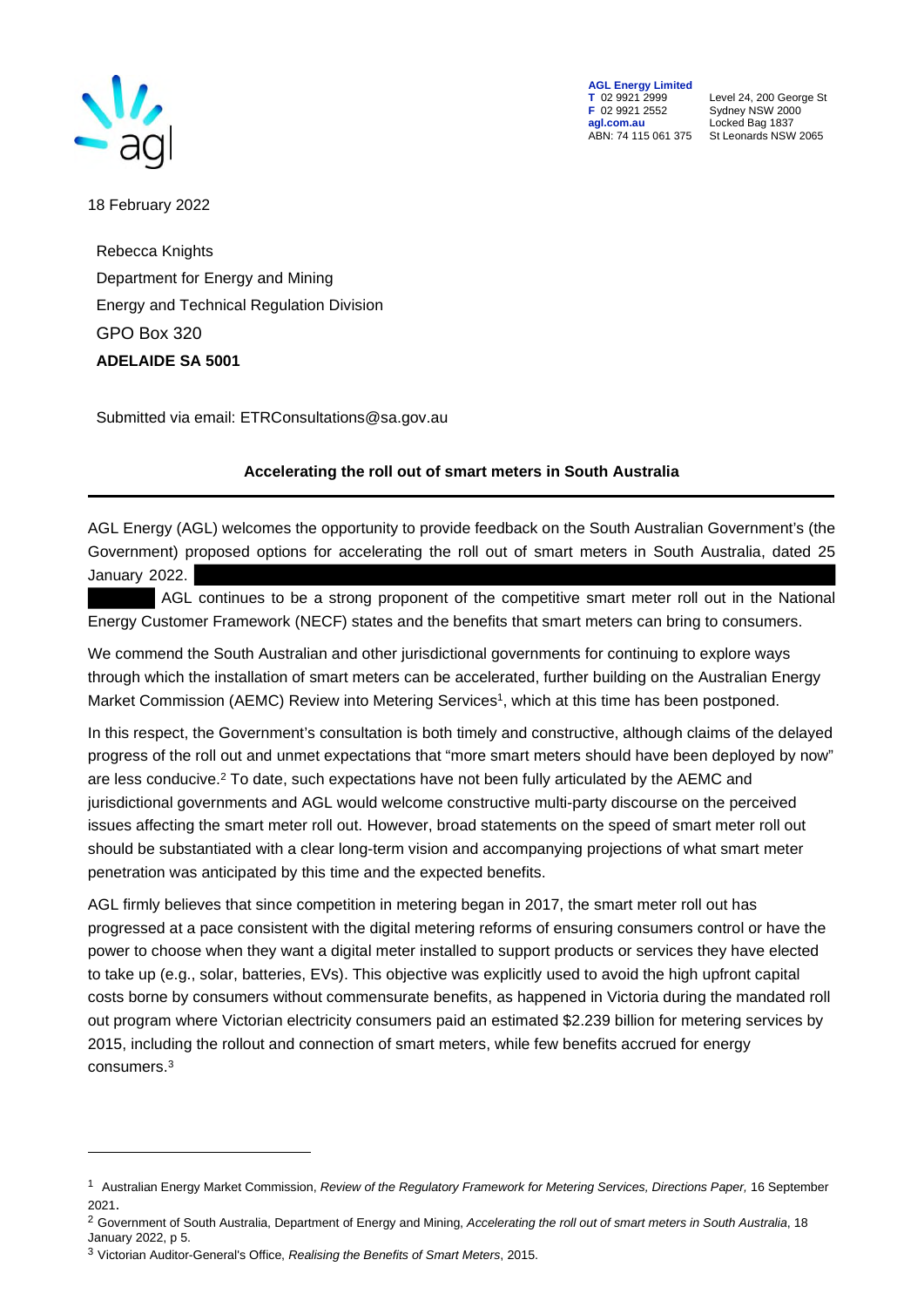

Notwithstanding, AGL is committed to finding effective strategies and collaborative industry solutions to increase the penetration of smart meters in South Australia and across NECF. To avoid the risk of inflating costs associated with the roll out, it is important that these strategies are compatible with retailers' existing smart meter deployment programs and do not conflict with other jurisdictional and national arrangements to accelerate the roll out of smart meters.

In response to the AEMC's Review of Metering Services, AGL provided detailed insights into the progress of the smart meter roll out since Power of Choice reforms took effect in December 2017. As one of the leading retailers in the NECF smart meter roll out, AGL put forward a number of suggestions to enhance the roll out in its response to the Directions Paper. We encourage the Department to consider AGL's submission to the AEMC as a many of the recommendations apply to the current consultation.<sup>4</sup> Specifically:

- That the pace of the roll out is consistent with the forces of a competitive market. Attempting to accelerate the speed of the roll out through increased regulatory intervention and without proper consideration to retailers' existing deployment programs will inevitably result in higher costs for consumers without necessarily enjoying the benefits of the digital meter.
- The speed of the smart meter roll out will naturally accelerate with the removal of barriers and disincentives (for example, the capital costs associated with removing DNSP assets, issues at the customer's site affecting the installation, mandatory tariff reallocation).
- Complexities and challenges with DNSPs' processes such as family failure notifications and a lack of meter age profiles and forward planning information from SAPN exacerbate inefficiencies in the smart meter roll out.

Of the options put forward in the consultation paper, AGL endorses Option 1 – *Smart meter requirement for controlled-load*, as the preferred method for accelerating smart meter deployment in South Australia. This approach can be synchronised with retailers' existing smart meter deployment programs while targeting the customer base that will draw an additional benefit from the smart meter installation by allowing retailers to control and optimise the CL times for its customers at scale.

Additionally, AGL welcomes the Department's proposal in relation to Option 4 – *Demand-response appliance trigger*. Although we anticipate that the annual volume of customer-initiated meter replacements for demandresponse appliances is likely to be too low for this option to operate independently, we consider there is particular value for this requirement to apply to customers in South Australia and other NECF states. Akin to the customer meter replacement requirements for solar installations, we recommend that Option 4 be introduced as a jurisdictional requirement for all South Australian customers who are specifically installing a battery system at their premises, whether or not a solar system is installed at the same time.

We expand on these points below in our detailed response to the specific questions in the Consultation Paper.

<sup>4</sup> AGL Energy, *Submission to the Australian Energy Market Commission Review of the Regulatory Framework for Metering Services, Directions Paper*, 28 September 2021.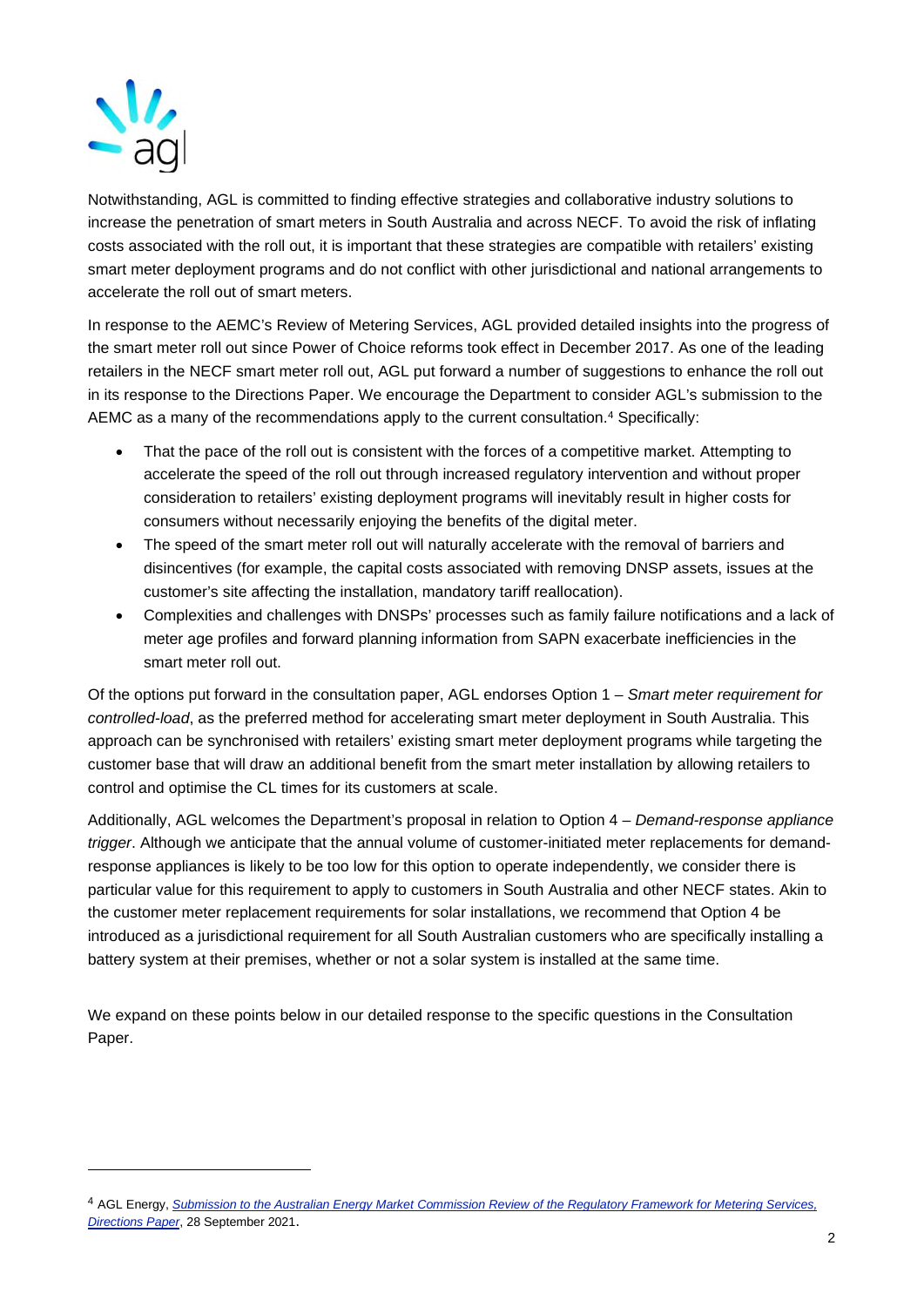

If you would like to discuss AGL's submission further, please do not hesitate to contact Valeriya Kalpakidis at vkalpakidis@agl.com.au.

Yours Sincerely,

Entalgap

Elizabeth Molyneux General Manager, Policy and Markets Regulation **AGL Energy**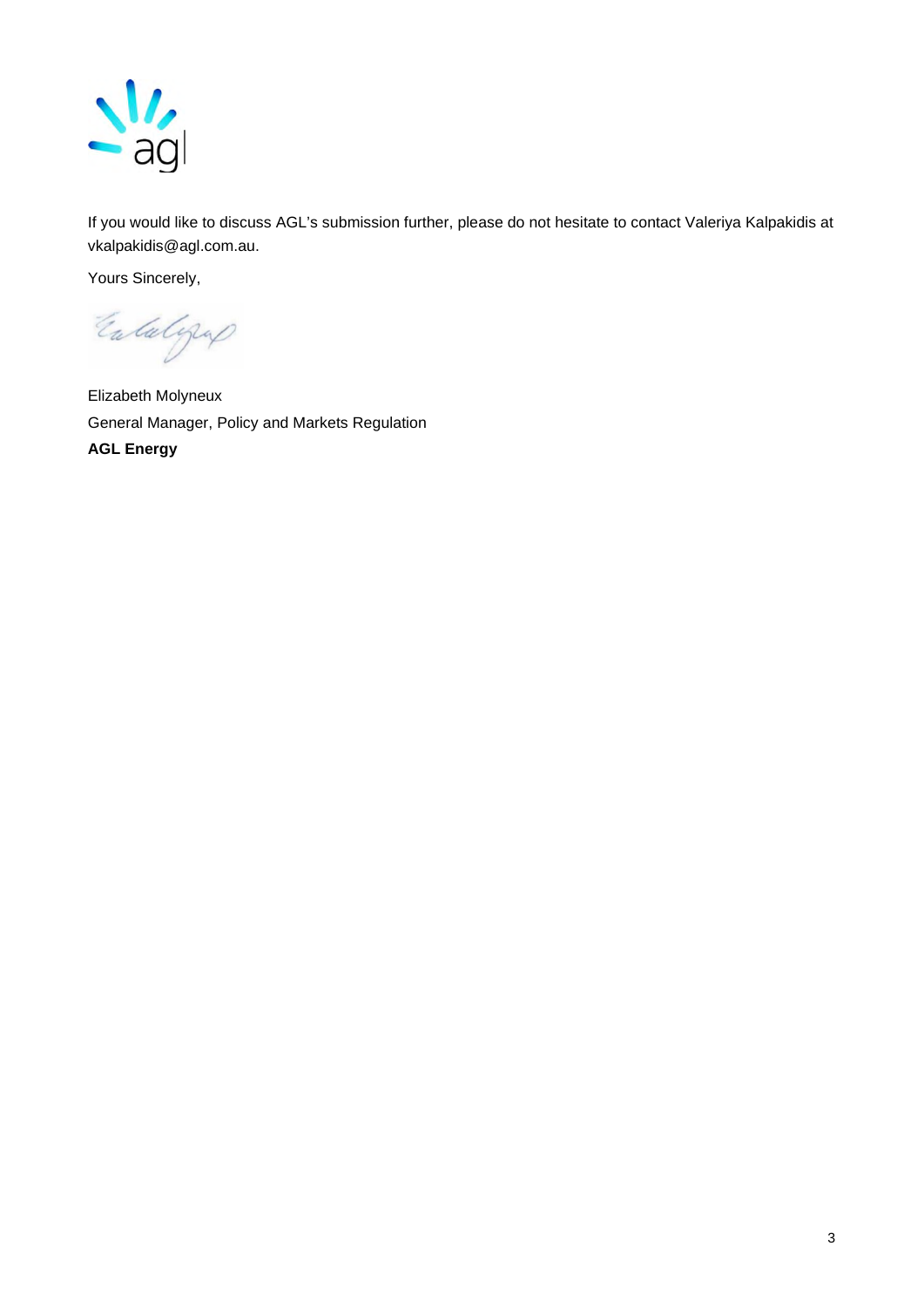

## **Consultation Questions**

#### *Which option do you consider is likely to best achieve an accelerated roll out of smart meters and why?*

AGL supports Option 1 – *Smart meter requirement for controlled-load* (CL) customers, to best achieve an accelerated roll out of smart meters. Specifically, adopting this approach will not result in a substantial diversion of time, people, and resources from existing retailer-led programs and upgrade schedules, meaning that additional costs burdens will be minimal. Further, the CL customer cohort is large enough for a stable and effective program of work over the allocated replacement period.

#### *How could the roll out of your preferred option be made more efficient?*

#### **Subsiding the DNSP Capital Charges**

The significant ongoing costs incurred by retailers through the DNSP capital charge for metering assets directly impact retailer-initiated smart meter upgrades. When a retailer installs a new digital asset as part its retailer-led program, it will incur the costs of the new meter and associated services from the Metering Coordinator while also continuing to pay the DNSP capital costs of the meter that was removed. This applies to all meters installed prior to July 2015 which do not have a critical failure and have some quality of life left. Removing or addressing the duplication of ongoing fees paid both the DNSPs and MCs as part of a meter exchange transaction can support an increase to the pace of the smart meter roll out.

AGL recommends that the Government consider options for subsidising the ongoing DNSP capital charges as part of the smart meter roll out in South Australia to retailers. This will ensure that:

- Any of the proposed options to the accelerate the roll out remain commercially viable for the retailer, which in turn means that customers do not incur unnecessarily higher costs for digital meter roll out; and
- The smart meter roll out will naturally accelerate with the removal of cost prohibitive barriers meaning that finite resources can be more effectively utilised to support the smart meter roll out.

## **Customer Opt-out**

While AGL has not previously supported measures to remove customer opt-out rights from the smart meter roll out, we consider that given the risks posed by the operational demand conditions in South Australia, it is appropriate for the Government to address this aspect of retailer-led installations. While AGL's data shows that customer opt-outs are generally low, the Government can play a significant role in building trust with respect to smart meters by introducing jurisdictional measures to bypass the customer opt-out provisions under the National Energy Retail Rules and Law. The AEMC in its Directions Paper on Metering Service framework found that 'reducing the notice requirement could improve customer experience and roll out efficiency<sup>5</sup>'.

Below, we list the main customer deterrents and how they can affect customer decisioning and sentiment with respect to smart meters:

<sup>5</sup> AGL Energy, *Submission to the Australian Energy Market Commission Review of the Regulatory Framework for Metering Services,* p 91.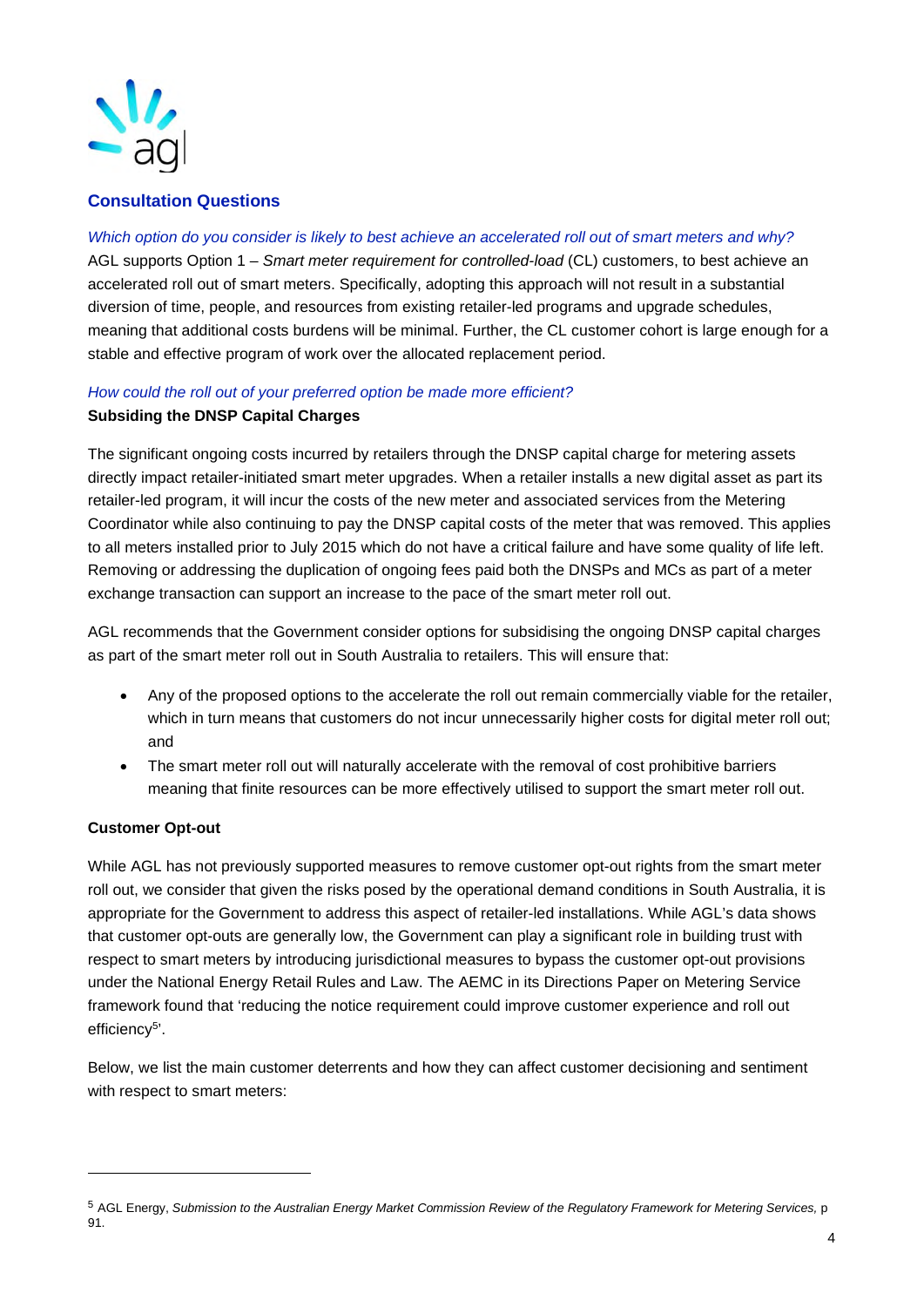

- Uncertainty about how the Time of Use (ToU) tariff will affect each customer's energy bill translates into customer reluctance. The mandatory tariff reallocation which affects all new customer connections and meter exchanges was designed to encourage more usage in the middle of the day to take advantage of surplus solar generated electricity in the grid at that time. However, the lack of interval data when upgrading from a basic to a smart meter can make it challenging, if not impossible, to predict whether customers will ultimately be better off on the new ToU tariff or whether their energy bills will increase due to consumption patterns. AGL has previously recommended that customers should be able to remain on their existing network rate structure post-meter exchange to overcome issues with tariff mapping and to promote a higher uptake of smart meters. We believe this is a dialogue that the Government can continue with retailers, AEMC, the AER and SAPN. Overcoming this disincentive for customers is critical for increasing customer acceptance and engagement with smart meter technology, facilitating a seamless customer transition, and promoting a positive customer experience.
- Customers may be aware or become aware of physical works that need to be undertaken at their premises to allow for the smart meter installation which requires time, effort, and money for the customer to rectify. A standard upgrade to the electrical sub-panel can cost the customer \$700.00, while even higher expenses can be incurred for asbestos removal and other site rectification works. These issues are compounded when the customer resides in a rental property or public/government housing arrangements. Until these works are undertaken, a new meter cannot be installed. It is therefore imperative that the Government creates a mechanism to recover non-standard installation costs as part of any target-based roll out measures, such as a subsidy for retailers to cover the costs of the works as part of the retailer-initiated roll out, or a rebate directly to customers for having undertaken the rectification and/or home improvement works prior to the installation.
- Neutral sentiment from customers towards smart meter installations can still mean that customers opt-out, especially when it is a matter of convenience. We encourage the Government run an information and consumer awareness campaign to support any target-based measures and promote the benefits of embracing smart meters in South Australia.

It is important that the underlying issues affecting customer reluctance are addressed at the onset of the program, rather than waiting until the back end of the target date for action. This will mitigate the likelihood that towards the end of prescribed timeframe all of the remaining complex and problematic sites will need to be addressed in a concentrated period. This will invariably create a period of high demand, exacerbating operational pressures and costs-to-serve, while also creating the risk that the regulated target will not be met by the end of the allocated timeframe.

*What data is required to support your preferred option? Are there any issues related to accessing that data?*  No additional data would need to be procured by retailers to support Option 1 - *Controlled-load smart meter requirement.*

In order to make AGL's alternative preference, Option 3 - *aged-based replacement* operationally viable, SAPN (and all the DNSPs nationally) will need to make their asset management information detailing the lifespan/age profile of the meters in South Australia, be readily available to retailers. Currently, retailers have very limited visibility of the age profile of meters in South Australia and are generally unable to procure the asset management list upon request in order to undertake forecasting and planning. AGL notes that this forecasting information used to be available as part of SAPN's five-year pricing proposal that was submitted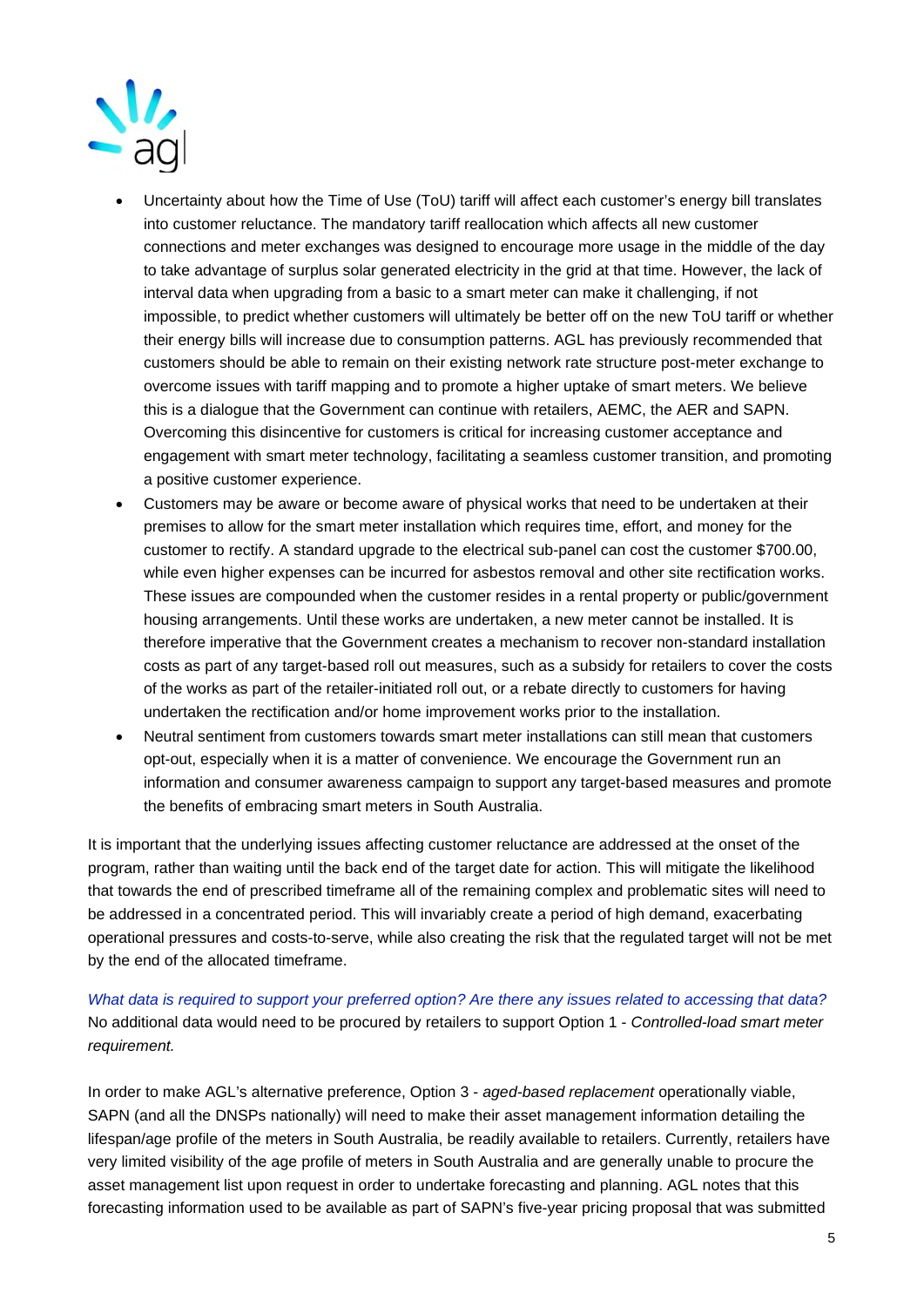

to the AER, however, this practice has since stopped. Greater transparency, increased cooperation between parties and a nationally consistent approach to sharing the relevant data must be established and promoted in order to operationalise Option 3.

#### *What concerns do you have about these options?*

Generally, all of the proposed options have the potential to increase energy costs for consumers if the Government does not carefully consider the impact each proposal would have on aligning the upfront costs of meter replacement with consumers receiving the benefits of the new digital meter. As most of the options put forward introduce a regulated target measure to some degree, the Government

should carefully consider how these regulated targets could adversely impact energy costs for consumers in SA. The following paragraph from AGL's submission to the AEMC Review of Metering Services is particularly relevant:

*"When considering the scope of subsequent reforms, the AEMC should be cognisant that substantive regulatory changes to the current framework will force retailers to divert scare resources in order to redesign their smart meter deployment programs while incurring avoidable costs. This will impact retailers' ability to absorb the costs associated with:* 

- *procuring more meters*
- *higher fees expended on contracts with metering parties*
- *increased planning and coordination requirements*
- *more staff and specialised training*
- *higher volume of payments to DNSPs for removing the physical asset*
- *the annual meter rental (annuity) cost retailers pay to metering coordinators (MCs) which increases as the volume of smart meters increases."*

*"By accelerating the roll out, the price shock customers will experience will also be accelerated. As the costs increases are cumulative, the current gradual incline would become a faster, steeper costs incline for customers." 6*

## *What are the impacts of the options for customers? Which option is the most acceptable to customers? Why?*

The totality of customer impact can only be assessed in conjunction with other measures taken by the Government to accelerate the smart meter roll out. For example, where customer opt-out measures are removed to increase the penetration of smart meters.

Customer acceptance in relation to the smart meter roll out is generally not affected by the approach taken to accelerate it (i.e., customers are unlikely to care whether it is a controlled-load based target approach or an

<sup>6</sup> AGL Energy, *Submission to the Australian Energy Market Commission Review of the Regulatory Framework for Metering Services p 6 – 7*.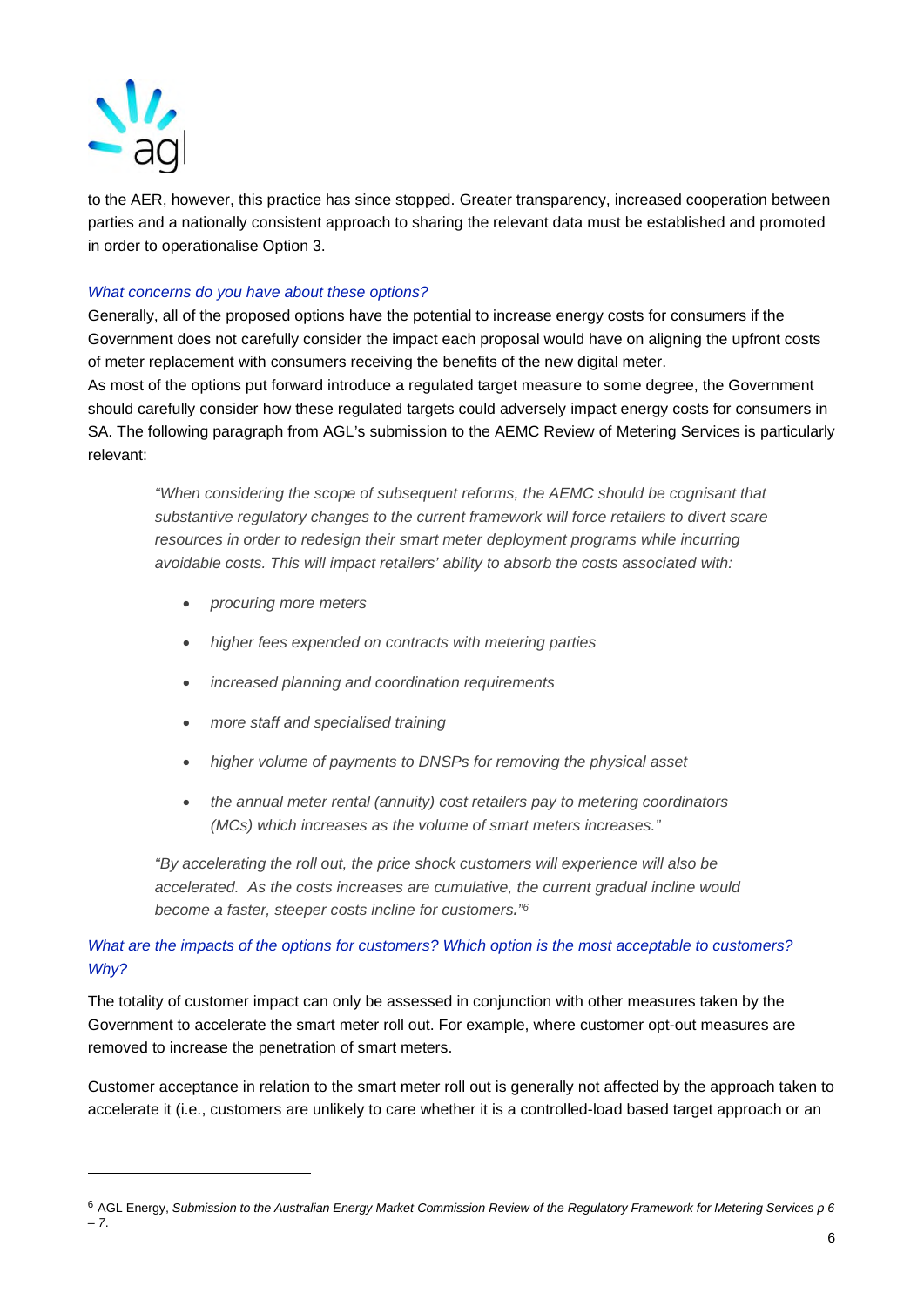

aged-based target). The option that is most acceptable to customers is often the one perceived to be the least inconvenient or lowest cost at the time the replacement is initiated.

As such, we anticipate that the controlled-load target replacement, where the customer benefit is demonstrable will be positively received by customers. However, options which create a positive obligation on a customer to do something, such as Option 4 – *Demand response appliance installation trigger*, will be challenging to enforce as the customer becomes the responsible party for initiating the smart meter installation, which may attract further costs for the customer if site rectification works are required before the smart meter is installed. In contrast to solar PV installations, where the customer must have a smart meter installed to reap the benefits of exporting solar, there is no incentive for a customer to initiate a meter exchange if, for example, they have just purchased a demand-response capable air conditioning unit, particularly if there is an additional cost imposed on them, such as meter board works.

# **Option 1 - Smart Meter Requirement for Controlled Load**

Is five years a reasonable implementation timeframe for Option 1? Is an annual meter replacement obligation of 20 per cent of a retailer's controlled load small customers appropriate? If not, how should an annual obligation for Option 1 be structured?

The five-year implementation timeframe and proposed 20 per cent annual meter replacement requirements are reasonable. AGL supports this proposal.

#### *Do you consider that Option 1 will significantly increase the replacement rate of type 6 meters?*

AGL projects that the controlled-load target proposal will increase penetration of smart meters in South Australia in the next five years. Whether or not the increase is significant will depend on how effectively other issues affecting the speed of the smart meter roll out are addressed such as customer consent and physical issues affecting the site.

## **Option 2 – Target based roll out**

Of the four options put forward to accelerate the roll out of smart meters, the proposed target-based approach would be the most operationally challenging and will require other structural impediments to the roll out to be addressed as a priority, such as access to sites to which the DNSP holds the keys, complex multisite meter upgrades and physical hardware issues at the customer's site and customer refusal to undertake meter installation upgrades/repairs. While some of these issues can be resolved at a state level, for example through customer/retailer subsidies for the recovery of non-standard panel upgrades and rectification works, other issues can only be addressed by the AEMC at a national level and therefore depend on the speed at which the Review into Metering Services progresses.

# *Should Option 2 be open ended or include an end date by which time all small customers' type 6 meters must be replaced? If you support having an end date, what should it be?*

AGL recommends a prospective end date of 31 December 2030 by which the retailer *must have attempted* to replace each customer's meter at the site. This will factor in failed sites, customer-opts outs and physical site issues affecting the installation which are outside of the retailer's control. Further, we recommend that if the Government proposes a backstop target date that it also considers a subsidy scheme or program that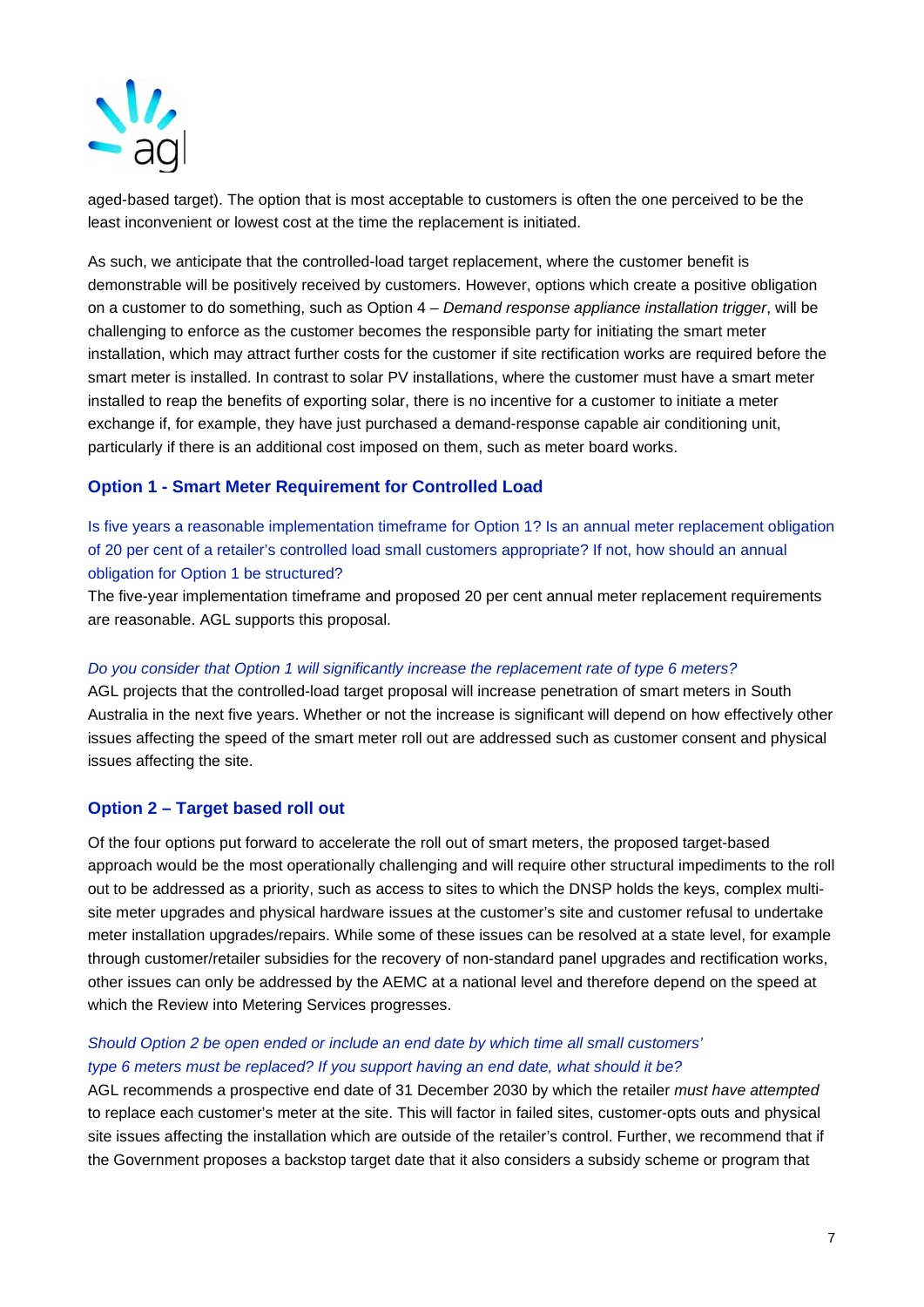

rewards retailers for meeting milestones and targets ahead of time to further increase the speed at which retailers deploy smart meters in South Australia.<sup>7</sup>

What do you think is a reasonable annual meter replacement requirement? How should annual targets be set to ensure an increase relative to the current replacement rate?

AGL's preference is for an incentive-based program as outlined above. However, if the Government was to set a target, we believe an annual replacement target of around 10 per cent for the replacement of type 6 meters in South Australia is reasonable as long operational impediments are also addressed.

## **Option 3 – Age-Based Meter Replacement**

AGL considers an age-based program is an important part of an effective and efficient digital meter roll out. However, the effectiveness has currently been hamstrung by a lack of information.

Specifically, retailers face significant barriers to effectively schedule metering work with their metering providers due to difficulties in accessing aged asset forecasts from DNSPs across all the NECF states, including SAPN.

AGL supports a nationally consistent mechanism for the exchange of aged asset information and long-range meter life forecasts by DNSPs in order to enable effective planning and meet aged-based meter replacement targets. We would also recommend the Government set a standard across the NECF by requiring SAPN to provide age replacement lists with retailers on a consistent basis to enable better planning and co-ordination of meter replacement.

*For the purposes of Option 3, at what age should meters be required to be replaced?*  N/A

#### **Option 4 – Demand-response appliance installation trigger**

*What are the potential benefits and opportunities for this option? Will this option significantly increase the replacement rate of type 6 meters?* 

AGL welcomes the proposal to introduce a requirement whereby the customer must initiate a smart meter installation with their retailer.

However, the requirement should apply specifically to customers who have installed a battery system at their premises (whether or not they have also installed a solar PV system), as this can bring the consumer a direct and immediate benefit.

Due to the low customer incentive to initiate a meter replacement where, for example, the customer purchased an air conditioning unit, it is unlikely that a broad demand-response appliance trigger will be effective or incentivise a consumer to also seek a meter replacement. Other challenges with the broad approach include:

<sup>7</sup> See further recommendations on incentivising the roll out: AGL Energy, *Submission to the Australian Energy Market Commission Review of the Regulatory Framework for Metering Services, p 7.*